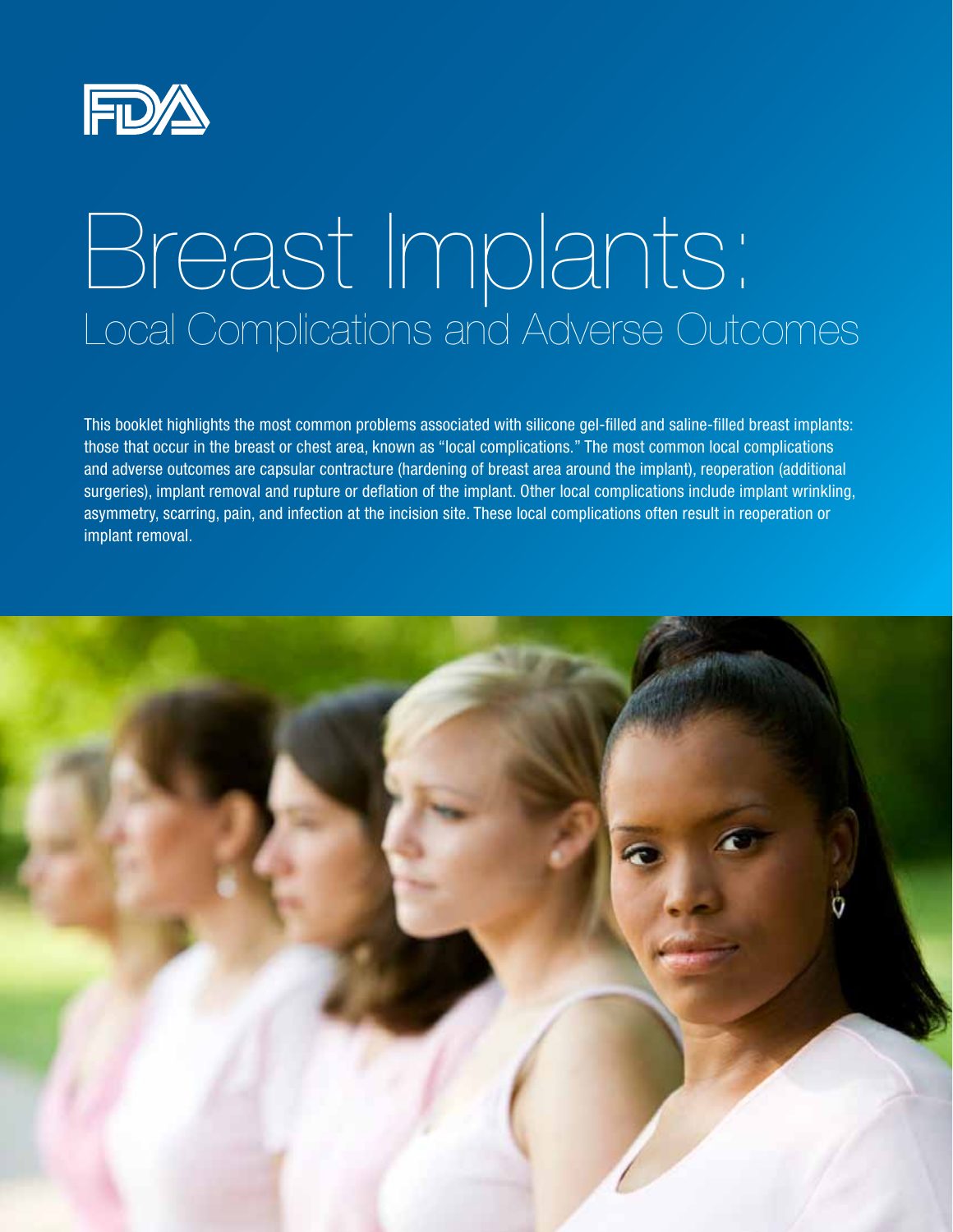The following is a list of local complications and adverse outcomes that occur in one percent or more of patients at any time after breast implant surgery. They are listed in alphabetical order—not in order of prevalence.

- **Asymmetry**—when breasts are uneven in appearance in terms of size, shape, or breast level
- • Breast feeding difficulties
- • Breast pain
- Breast sagging, also called "ptosis"
- Calcium build-up in breast tissue, also called "calcification"
- Capsular contracture—hardening of the breast area around the implant
- Chest wall deformity—when the chest wall or underlying rib cage appears deformed
- Deflation of the breast implant—when filler material leaks from the breast implant often due to a valve leak or a tear or cut in the implant shell
- • Delayed wound healing
- **Extrusion**—when the skin breaks down and the implant appears through the skin
- Hematoma-collection of blood near the surgical site
- latrogenic injury or damage—when new injury or damage occurs to the tissue or implant as a result of implant surgery
- Implant displacement or malposition—when the implant is not in the correct position in the breast
- Implant palpability or visibility—when the implant can be felt through the skin
- Implant removal—with or without implant replacement
- Implant visibility—when the implant can be seen through the skin
- Implant wrinkling or rippling
- Infection, including Toxic Shock Syndromewhen during breast implant surgery, wounds are contaminated with micro-organisms, such as bacteria or fungi
- • Inflammation or irritation
- **Necrosis**—when there is dead skin or tissue around the breast
- Nipple or breast changes, including change in or loss of nipple sensation
- • Redness or bruising
- Reoperation-additional surgeries
- Rupture of the breast implant—when there is a tear or hole in the implant's outer shell
- • Scarring
- Seroma—the collection of fluid around the breast implant
- • Skin rash
- Swollen or enlarged lymph nodes, also called "lymphedema or lymphadenopathy"
- Thinning and shrinking of the skin, also called "breast tissue atrophy"
- Unsatisfactory appearance due to implant style or size

If you experience any of the local complications listed above after breast implant surgery, you may need specific treatments, including additional surgery. Maintain an active role in your health care and inform your doctor immediately if you experience any new health issues.

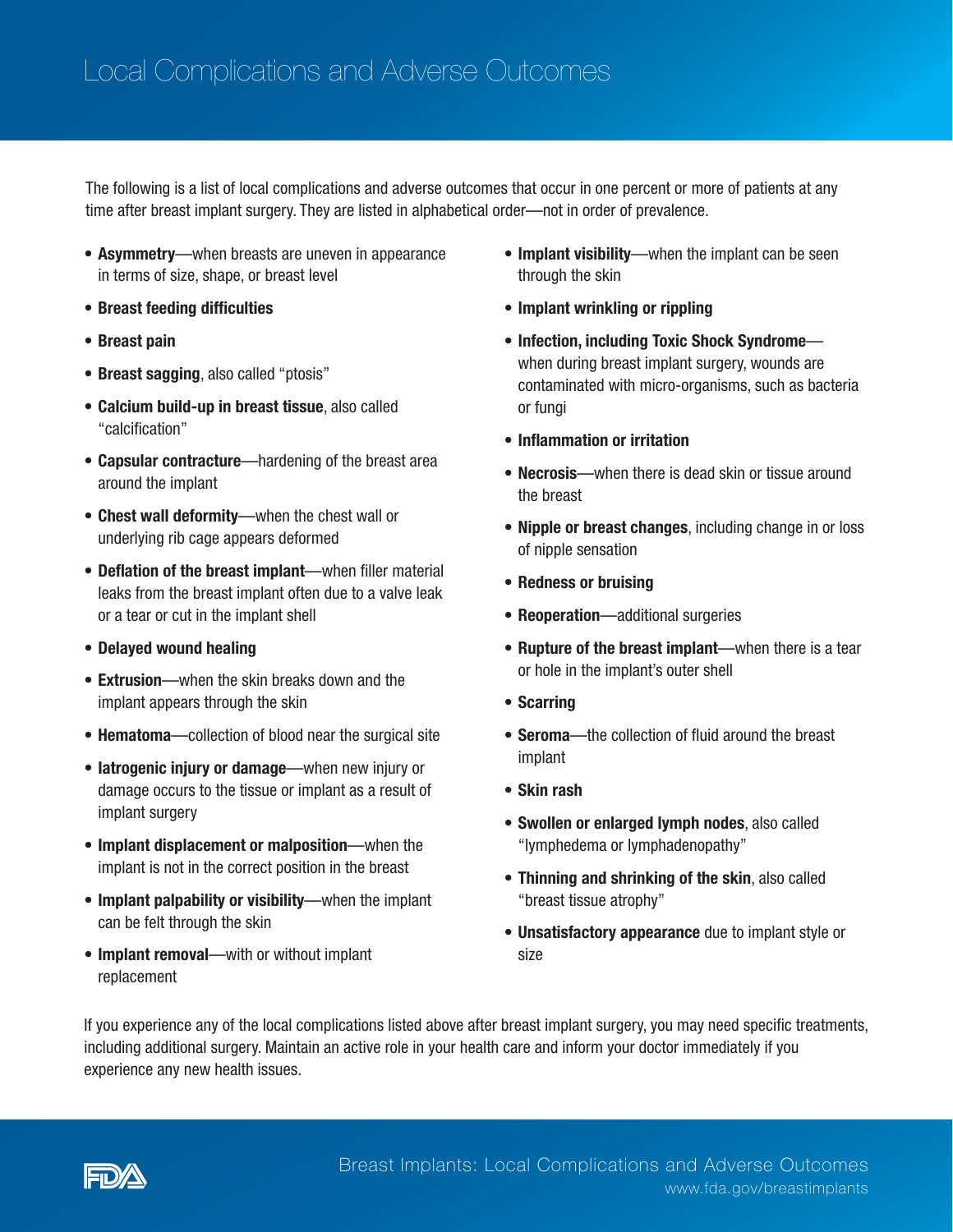The most common local complications and adverse outcomes associated with breast implants—silicone gel-filled and saline-filled—are capsular contracture, reoperation, implant removal, and rupture or deflation of the implant.

# Capsular Contracture

Capsular contracture is the hardening of the breast area around the implant. It can occur in the tissue surrounding one or both implants. This hardening causes the tissue to tighten, which can be painful.

There are four grades of capsular contracture, known as Baker Grades:

| Grade I   | breast is normally soft and looks natural   |
|-----------|---------------------------------------------|
| Grade II  | breast is a little firm but looks normal    |
| Grade III | breast is firm and looks abnormal           |
| Grade IV  | breast is hard, painful, and looks abnormal |

Grades III and IV capsular contracture are considered severe, and may require reoperation or implant removal. Capsular contracture, whether mild, moderate or severe, may occur more than once in the same implant.



*Photograph 1 shows Grade IV capsular contracture in the right breast of a 29-year-old woman seven years after placement of silicone gel-filled breast implants. Photograph courtesy of Walter Peters, M.D., Ph.D., F.R.C.S.C., University of Toronto.*

## Reoperation

Breast implants are not lifetime devices. You may need to have one or more reoperations over the course of your life due to any one or combination of local complications. You may also need one or more reoperations to improve breast appearance if you are unsatisfied with the outcomes of the surgery aimed at correcting any local complications.

### Removal

One type of reoperation involves the surgical removal of your implants, which may or may not include implant replacement. As many as 20 percent of women who receive breast implants for breast augmentation have to have their implant removed within 8-10 years. Over the course of your life, you may need to have your implant removed due to local complications. Many women have their implants replaced, but some women do not. Women who do not have their implants replaced may have cosmetically undesirable dimpling, puckering, or sagging of the natural breast following implant removal.



*Photograph 2 shows a 29-year-old woman one year after having her silicone gel-filled breast implants removed. This is the same woman from Photograph 1. Photograph courtesy of Walter Peters, M.D., Ph.D., F.R.C.S.C., University of Toronto.*

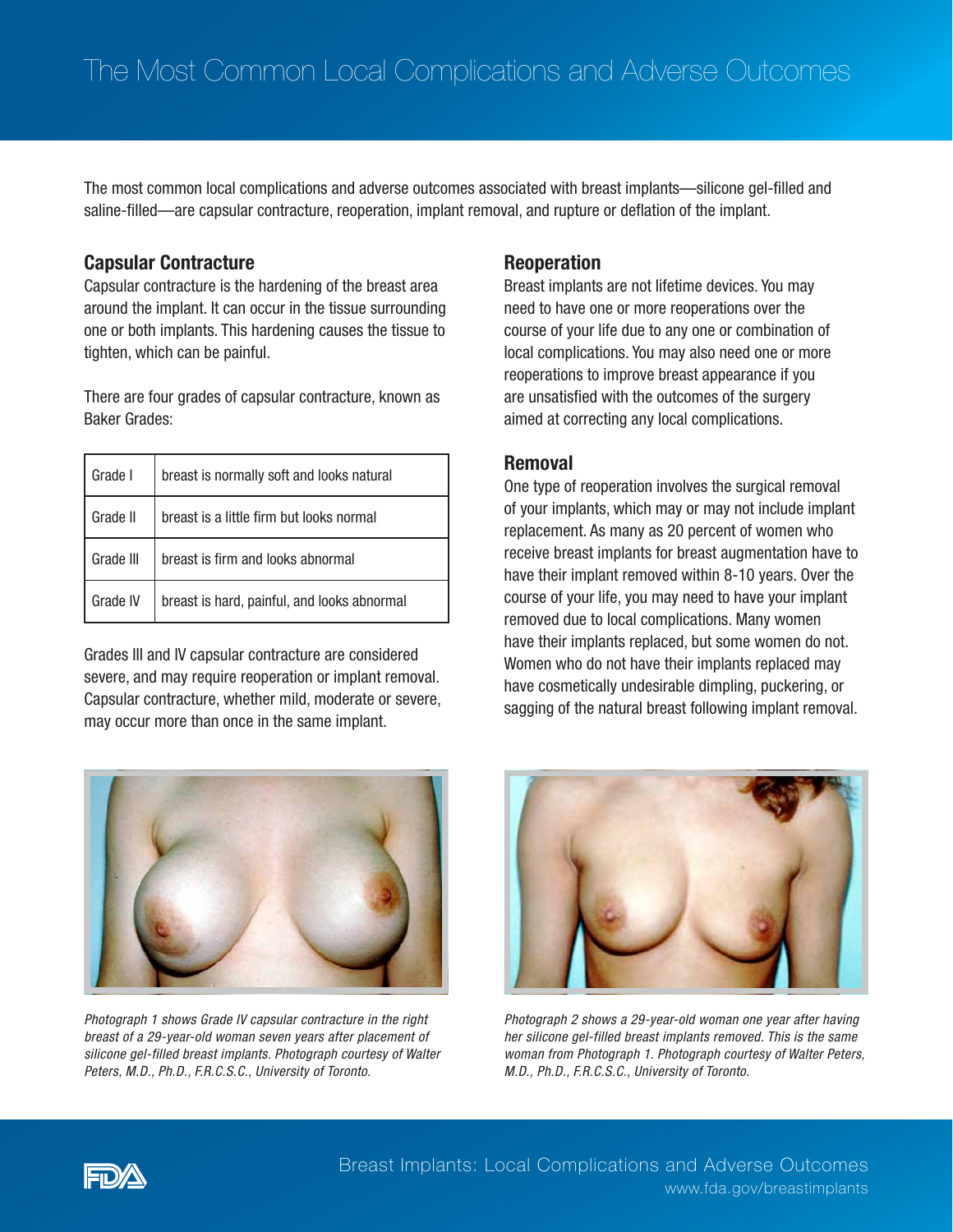# Rupture / Deflation

Although the term rupture is used for silicone gel-filled and saline-filled breast implants, the term deflation is typically used only for saline-filled implants. Rupture is a tear or hole in the outer shell of the breast implant. When this occurs in a saline breast implant, it deflates, meaning the saltwater (saline) solution leaks from the shell. Silicone gel is thicker than saline, so when a silicone gel-filled implant ruptures, the gel may remain in the shell or in the scar tissue that forms around the implant (intracapsular rupture). Some breast implants rupture in the first few months after surgery and some after several years. Others may rupture after 10 or more years. Some possible causes of rupture include:

- capsular contracture;
- compression during a mammogram;
- damage by surgical instruments;
- damage during procedures to the breast, such as biopsies and fluid drainage;
- normal aging of the implant;
- over-filling or under-filling of saline-filled breast implants;
- physical stresses to the breast such as trauma or intense physical pressure;
- placement through a belly button (umbilical) incision site, which requires more handling of the implant; or
- too much handling during surgery.

FDA recommends removing both saline-filled and silicone gel-filled breast implants if they have ruptured. You and your doctor will need to decide whether or not your implant has ruptured and if you should have it replaced or removed without replacement.

#### Silicone Gel-filled Breast Implants and Rupture

When silicone gel-filled implants rupture, silicone gel may escape from the scar tissue capsule around the implant and migrate away from the breast. This can cause lumps to form in the breast, chest wall, armpit, arm, or abdomen.

When a silicone gel-filled breast implant ruptures, some women may notice decreased breast size, hard knots, uneven appearance of the breasts, pain or tenderness, tingling, swelling, numbness, burning, or changes in sensation. However, most ruptures occur without any symptoms. These are known as "silent ruptures."

Magnetic Resonance Imaging (MRI) is the most effective way to detect silent rupture of a silicone gel-filled breast implant. The FDA and implant manufacturers recommend that women with silicone gel-filled breast implants undergo MRI screening three years after they receive a new implant and every two years after that for early detection of a silent rupture. The FDA recommends using MRI equipment that is specifically designed for imaging the breast for evaluating patients with suspected rupture or leakage of their silicone gel-filled implants.

#### Saline-filled Breast Implants and Deflation

Deflation occurs when the shell of a saline-filled breast implant tears or when the seal around the valve used to fill the implant is broken and liquid saline leaks out from the implant. When saline-filled breast implants deflate, loss of size or shape of the implant can be noticed immediately, or it may progress slowly over a period of days.



*Photograph 3 shows deflated saline-filled breast implants in a 30-year-old woman. Photograph courtesy of Walter Peters, M.D., Ph.D., F.R.C.S.C., University of Toronto.*

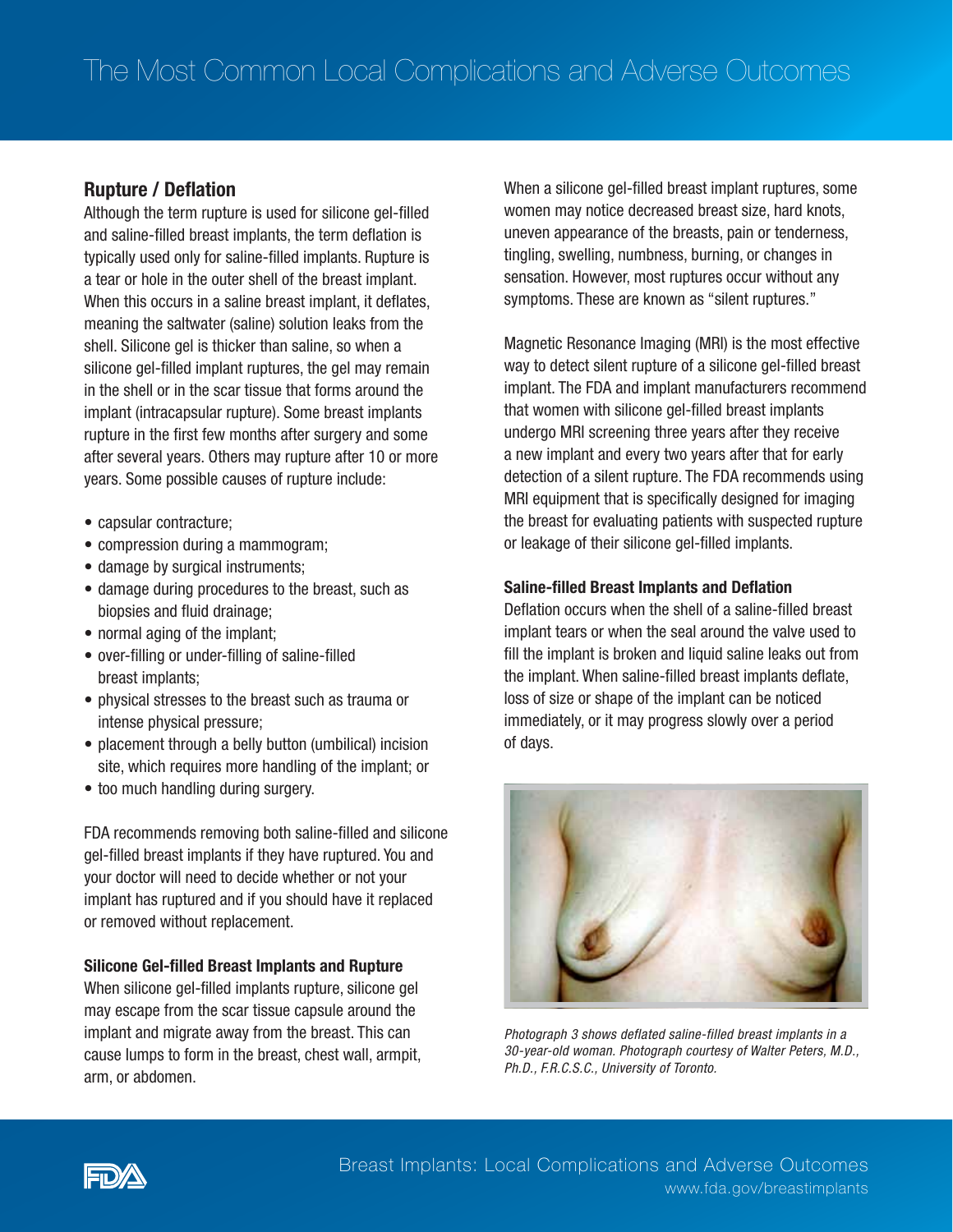# Anaplastic Large Cell Lymphoma (ALCL)



Recent scientific reports have suggested a possible association between anaplastic large cell lymphoma (ALCL) and breast implants. The FDA is aware of approximately 60 case reports of ALCL in women with breast implants worldwide. ALCL is a rare type of lymphoma or cancer involving cells of the immune system. In women with breast implants, ALCL is generally found next to the implant itself and is usually contained within the fibrous capsule that the body forms around the implant. ALCL is not breast cancer.

Most of the breast implant patients found to have ALCL were diagnosed after they sought medical treatment for implant-related symptoms such as pain, lumps, swelling, or asymmetry that developed after their initial surgical sites had fully healed. In most cases, the ALCL was treated with surgery to remove the implant and surrounding scar tissue. Some patients also received radiation therapy, chemotherapy or both.

Women with breast implants may have an increased risk of developing ALCL, though current literature indicates that the risk is extremely low. If you have breast implants, there is no need to change your routine medical care and follow-up.